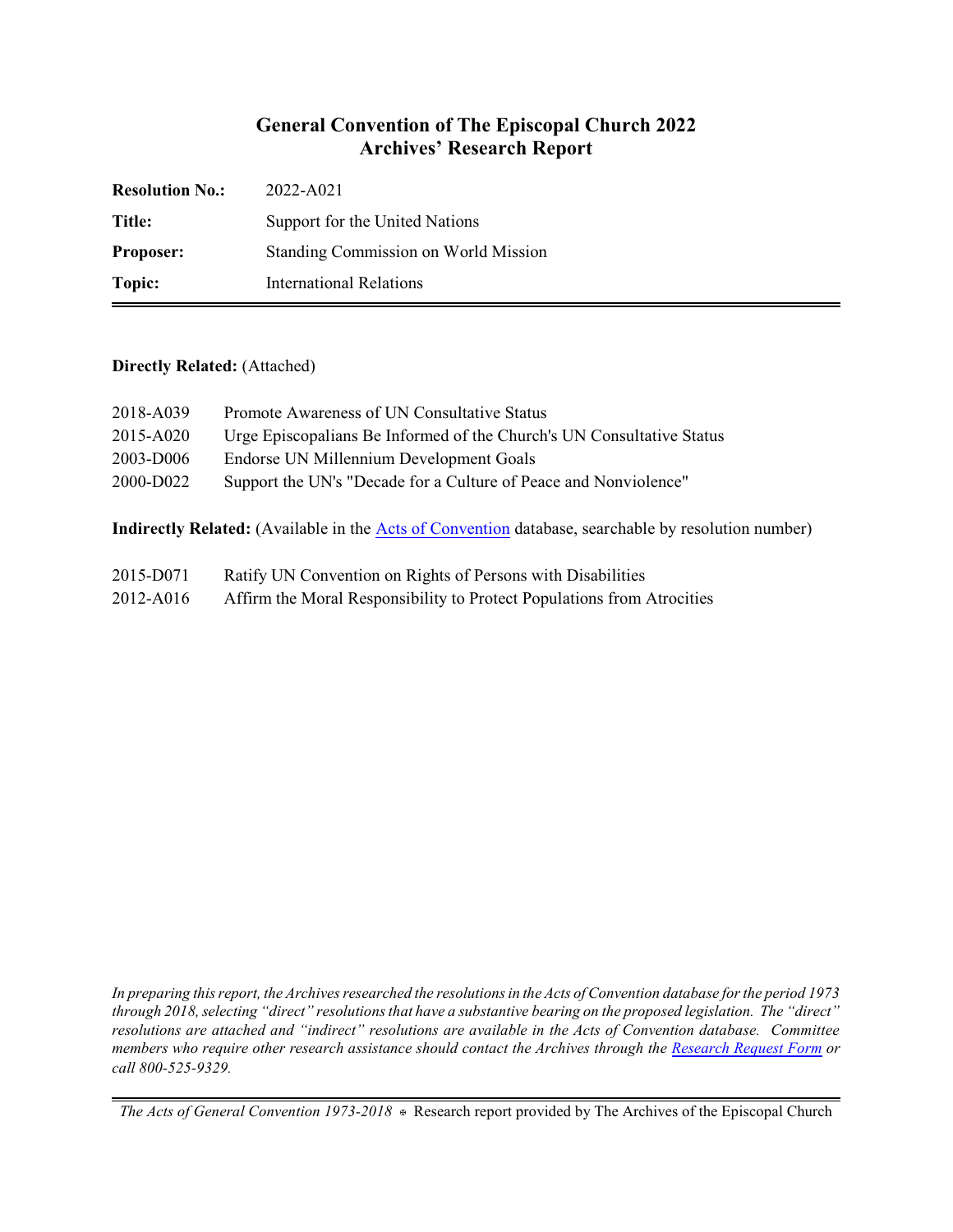# **A021 - Support for the United Nations**

#### **Final Status:** Not Yet Finalized

**Proposed by:** Standing Commission on World Mission **Requests New Interim Body**: No **Amends C&C or Rules of Order**: No **Has Budget Implications**: No **Cost**: **HiA:** HB **Legislative Committee Currently Assigned**: 07 - Social Justice & International Policy **Completion Status:** Incomplete **Latest House Action:** N/A **Supporting Documents:** No

### **Resolution Text**

*Resolved*, the House of \_\_\_\_\_\_\_\_\_\_\_\_\_\_\_\_ concurring,

That the 80th General Convention applaud the United Nations on its 75th anniversary and recall the prophetic role Episcopalians and The Episcopal Church played in its inception, including modeling a universal fellowship of peace-loving communities, shaping its founding principles, supporting its formation in 1945 through the actions of General Convention, and inspiring the Universal Declaration of Human Rights through the faithful public service of Eleanor Roosevelt and other Episcopalians; and be it further

*Resolved,* That the General Convention express gratitude to the United Nations for its leadership over three quarters of a century in promoting multilateralism and fostering dialogue among nations of the world, maintaining international peace and security, protecting human rights, delivering humanitarian aid, promoting sustainable development, and upholding international law; and be it further

*Resolved,* That the General Convention affirm the critical importance of the United Nations in addressing contemporary global challenges, including the spread of disease, dislocation of migrants and refugees, rise of climate change, persistence of poverty, discrimination in all its forms and intersectionalities, abuse of human rights, and threats of violence, conflict, and war; and be it further

*Resolved,* That the General Convention recommit The Episcopal Church to active engagement with the United Nations in its special consultative status with the UN Economic and Social Council and the observer organization status in the UN Framework Convention on Climate Change, and through the ministries of the Office of Global Partnerships and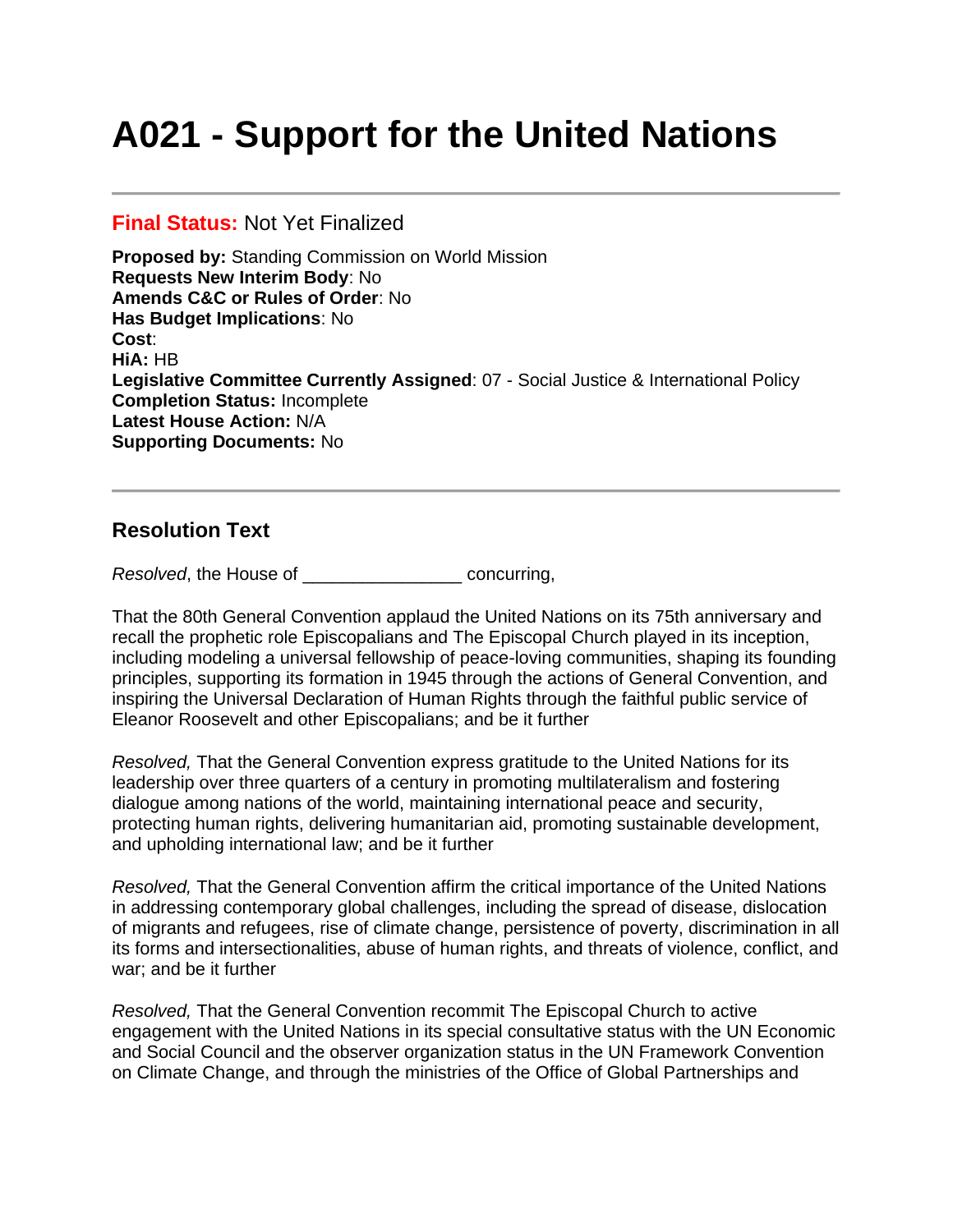Mission Personnel and the Episcopal Church Representative to the UN, and the efforts of individual Episcopalians; and be it further

*Resolved,* That the General Convention urge all nations, especially the United States, to support the United Nations and its offices, programs and funds, as well as related specialized agencies through their active participation and full payment of their assessed financial contributions; and be it further

*Resolved,* That the General Convention call on all nations, especially the United States, to participate in the formulation, signature, ratification and implementation of United Nations Declarations, Treaties, Agreements and Conventions to resolve global concerns, especially those which protect the most vulnerable; and be it further

*Resolved,* That all Episcopalians seek ways to fulfill our baptismal covenant to "strive for justice and peace among all people, and respect the dignity of every human being" by endeavoring in our local parishes and dioceses to inform, educate, raise awareness, and develop programs to contribute to the work of the United Nations; and be it further

*Resolved,* That all Episcopalians observe United Nations Day annually on October 24, and pray for the UN's continued success in building a more peaceful, just, and prosperous world in accord with Jesus' call to us to love our neighbor as ourselves, care for our world, heal the sick, welcome the stranger, feed the hungry, serve the poor and proclaim the Good News; and be it further

*Resolved,* That the General Convention give thanks for the continued support and partnership of the Anglican Communion in common ministry at the United Nations and encourage collaboration and mutual support for all Anglicans while uplifting Episcopal voices and concerns through Episcopal representation at the United Nations.

## **Explanation**

On United Nations Day (October 24) 2020, the United Nations commemorated the 75th anniversary of its official founding. Presiding Bishop Curry invited Episcopalians to join him on Sunday, October 25th, in praying the "Prayer for Peace Among the Nations" (Book of Common Prayer, p. 816) as a prayer of solidarity while the world continues to work towards peace, justice, human rights and the full development and dignity of all peoples living in harmony with each other, our planet and its creatures. Established in the aftermath of the destruction of two World Wars, the United Nations was then - and still is today - envisioned as a global forum for dialogue between nations of the world, to maintain international peace and security, protect human rights, deliver humanitarian aid, promote sustainable development and uphold international law.

Episcopalians have been engaging with the United Nations (UN) since before its inception in 1945. Today, Episcopalians participate in many ways: as UN staff; as representatives of member states, civil society organizations or The Episcopal Church following UN dialogue on global issues that concern them; or as participants in UN events virtually or in person. Specifically, the Episcopal Church was granted in 2014 UN Economic and Social Council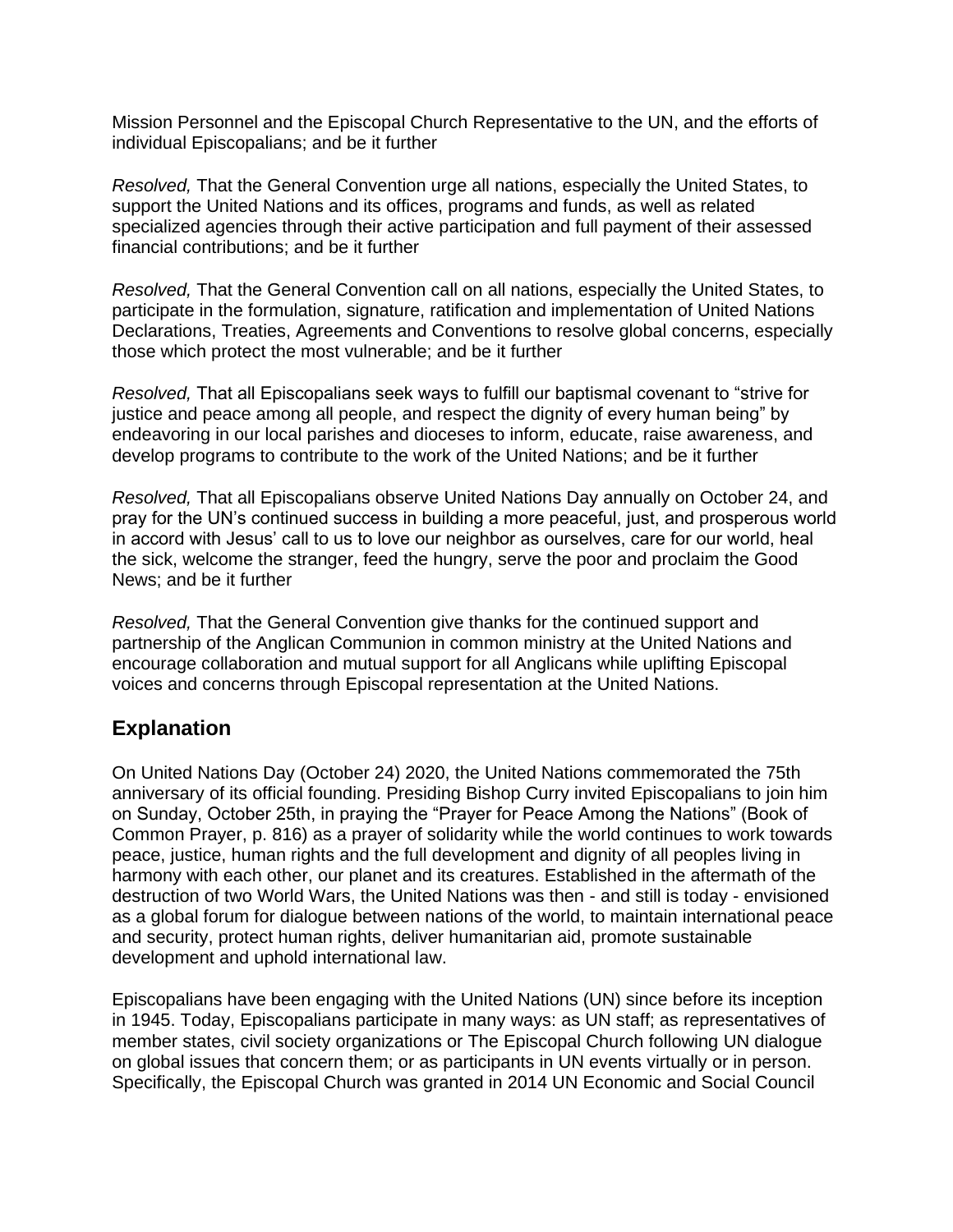special consultative status and was granted in 2017 observer organization status with the UN Framework Convention on Climate Change.

This resolution commends UN initiatives and actions and recommits The Episcopal Church, in collaboration with the Anglican Communion, and other faith-based partners, to active engagement with the United Nations. It urges the United States and member nations to pay fully their assessed financial contributions; craft international agreements, declarations, treaties, and conventions to resolve global concerns; and recognize these actions as multilateral legal instruments that complement, rather than compete with, national laws.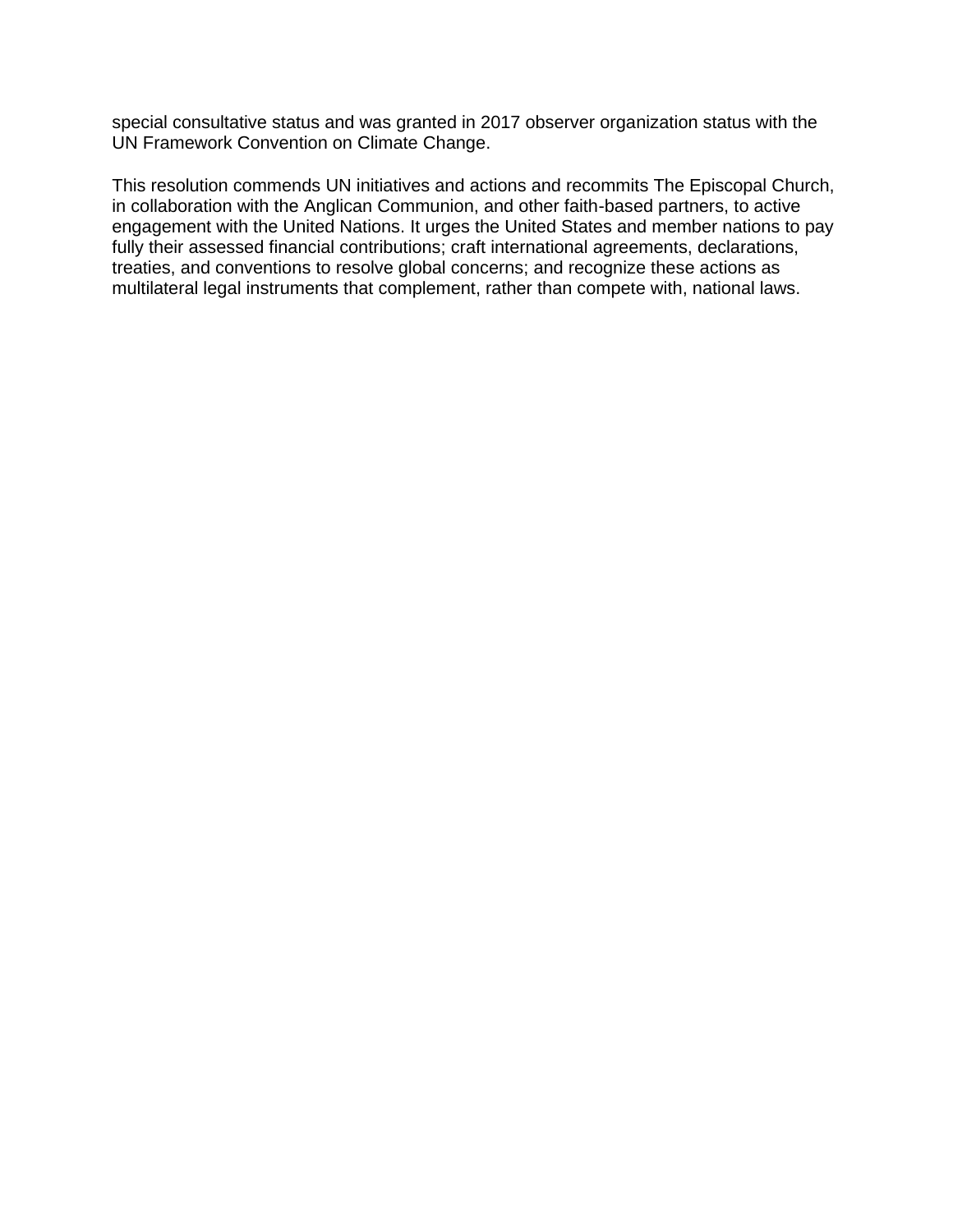| <b>Resolution Number:</b>        | 2018-A039                                   |
|----------------------------------|---------------------------------------------|
| <b>Title:</b>                    | Promote Awareness of UN Consultative Status |
| <b>Legislative Action Taken:</b> | Concurred as Amended                        |
| <b>Final Text:</b>               |                                             |

THE ARCHIVES of the Episcopal Church

*Resolved*, **That the 79th General Convention and the Domestic and Foreign Missionary Society of the Episcopal Church rejoice together in being granted Economic and Social Council consultative status at the United Nations, which status provides the opportunity for representatives and delegates of The Episcopal Church to provide input to decision and policy makers of the United Nations, such input provided being in accordance with resolutions passed by the General Convention;** and be it further

*Resolved*, **That the 79th General Convention encourage Executive Council and its committees be in closer dialogue with the official representatives of The Episcopal Church to the United Nations;** and be it further

*Resolved*, **That this Church encourage all Episcopalians to educate themselves about the work of the United Nations, through resources provided by the Domestic and Foreign Missionary Society of the Church and the United Nations, and to explore the many ways in which our collective call as Christians to "seek and serve Christ in all persons" links with the work undertaken at the United Nations, and to partner with the United Nations and its related funds and programs to achieve these goals;** and be it further

*Resolved*, **That the 79th General Convention encourage the Global Partnerships team and the Church's official representatives to the United Nations to provide access to educational materials, resources, and information in English, French, and Spanish regarding opportunities presented by this status on The Episcopal Church website, Episcopal News Service, and at diocesan conventions;** and be it further

*Resolved*, **That the 79th General Convention encourage all Episcopalians to avail themselves of the resources and opportunities provided by the Global Partnerships team and the Church's official representatives to the United Nations and encourage those who participate as delegates representing The Episcopal Church to share their experiences as broadly as possible in their parishes, dioceses, and beyond with the support of the Domestic and Foreign Mission Society;** and be it further

*Resolved*, **That our representatives continue to work in partnership with the representatives of the Anglican Communion, and actively seek to collaborate as far as possible with representatives of other faith-based organizations;** and be it further

*Resolved*, **That the 79th General Convention and the Domestic and Foreign Missionary Society of The Episcopal Church rejoice together in the relationships built between the delegates of The Episcopal Church and the representatives of the Anglican Communion, deepening understanding and sharing stories.**

**Citation:** General Convention, *Journal of the General Convention of...The Episcopal Church, Austin, 2018* (New York: General Convention, 2018), p. 856.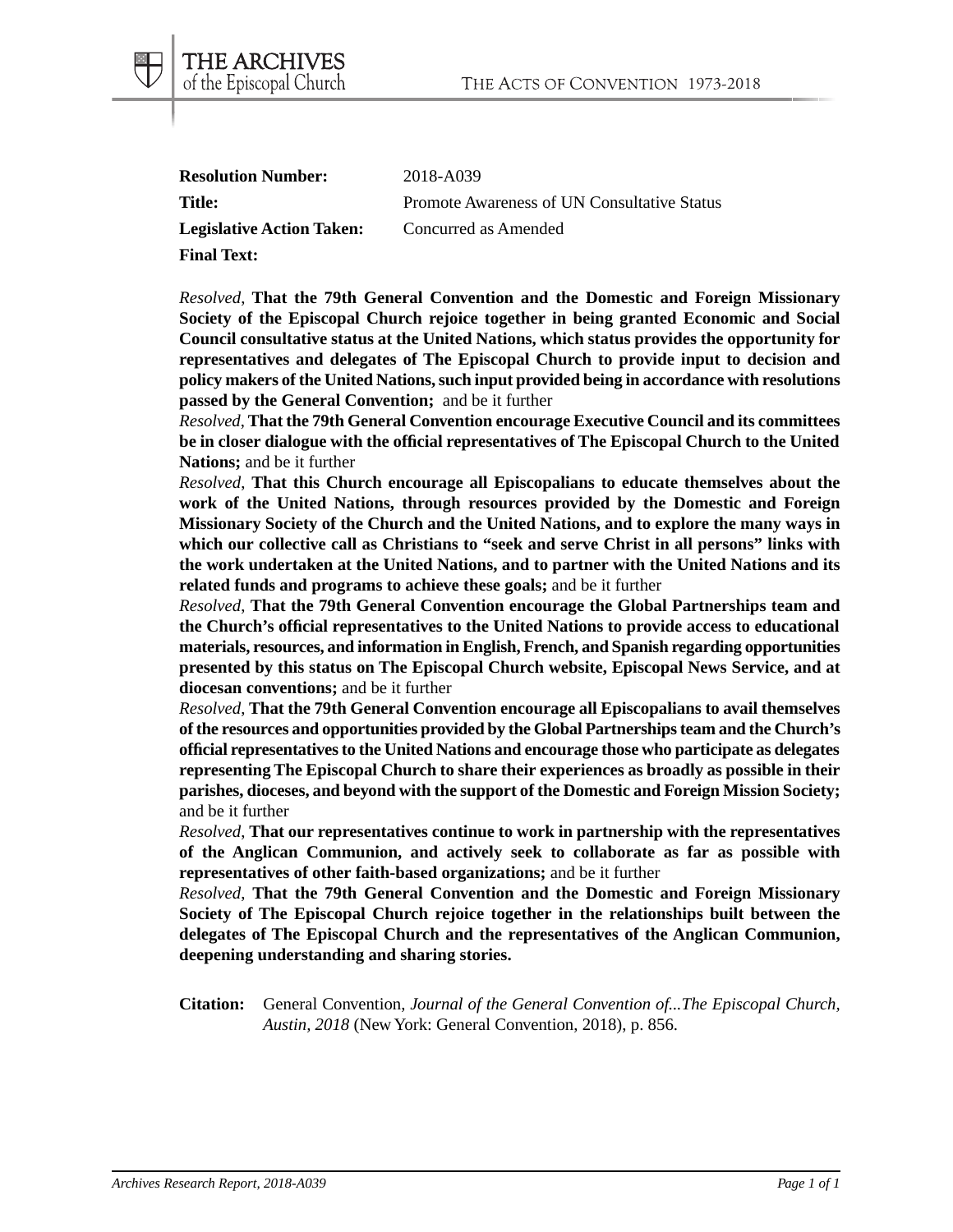| <b>Resolution Number:</b>        | 2015-A020                                                                       |
|----------------------------------|---------------------------------------------------------------------------------|
| <b>Title:</b>                    | Urge Episcopalians Be Informed of the Church's UN Consultative<br><b>Status</b> |
| <b>Legislative Action Taken:</b> | Concurred as Amended                                                            |

**Final Text:**

THE ARCHIVES of the Episcopal Church

*Resolved*, **That the 78th General Convention and the Domestic and Foreign Missionary Society of the Protestant Episcopal Church in the USA rejoice together in being granted Economic and Social Council consultative status at the United Nations;** and be it further *Resolved*, **That the Church encourages all Episcopalians to educate themselves about the work of the United Nations and the many ways in which our collective call as Christians to "seek and serve Christ in all persons" aligns with the work of the United Nations, and to support and partner with the United Nations and its programs and agencies in pursuit of peace, reconciliation and justice for all people;** and be it further

*Resolved*, **That the 78th General Convention encourages all Episcopalians to inform themselves about the resources and opportunities presented by this status, especially through association and communication with the Global Partnerships staff of the Domestic and Foreign Missionary Society and the Church's official representatives at the United Nations.**

**Citation:** General Convention, *Journal of the General Convention of...The Episcopal Church, Salt Lake City, 2015* (New York: General Convention, 2015), p. 675.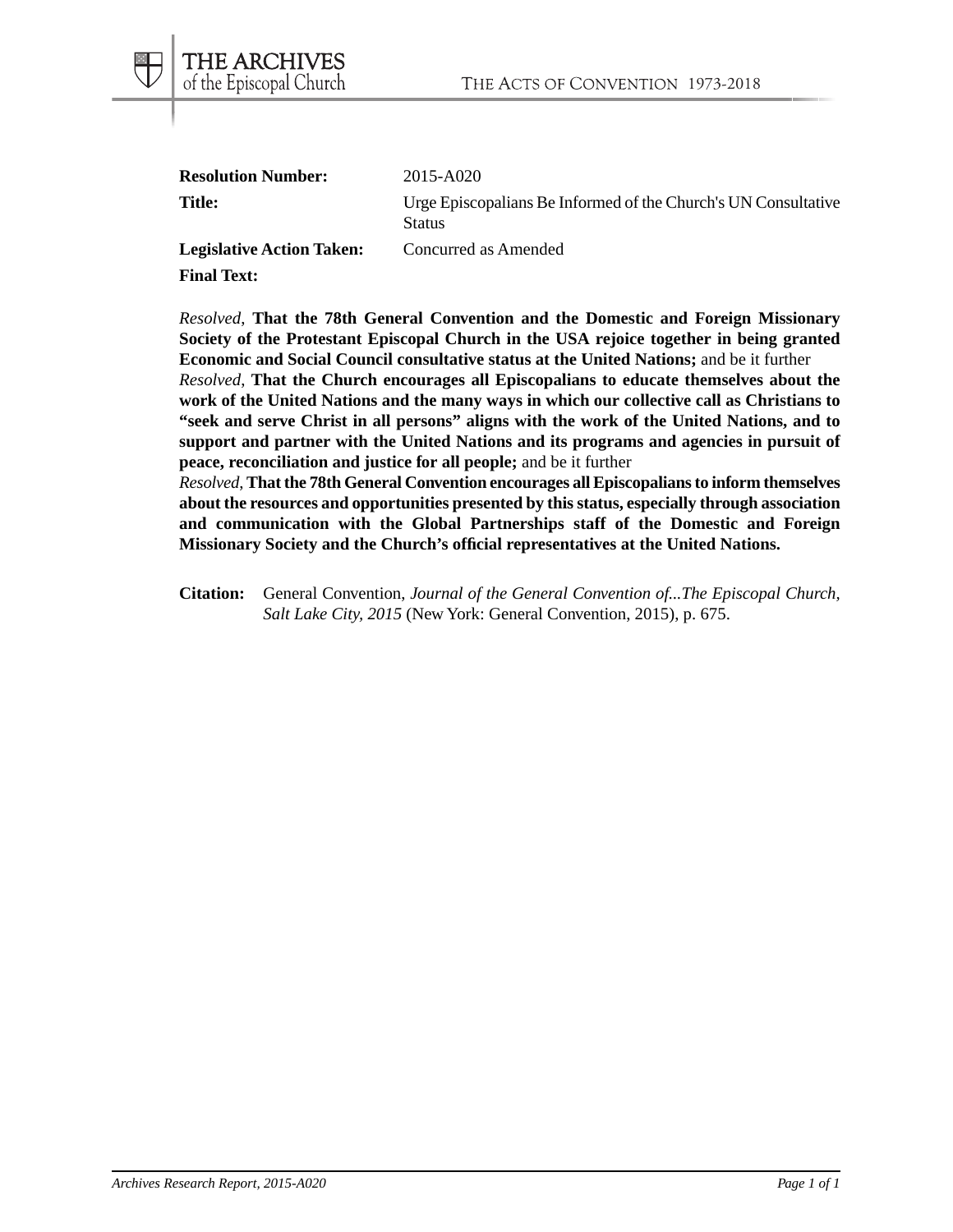| <b>Resolution Number:</b>        | 2003-D006                               |
|----------------------------------|-----------------------------------------|
| Title:                           | Endorse UN Millennium Development Goals |
| <b>Legislative Action Taken:</b> | Concurred as Amended                    |
| <b>Final Text:</b>               |                                         |

*Resolved*, **That the 74th General Convention endorse and embrace the achievement of the United Nations' Millennium Development Goals (MDGs) that pledge to:**

- 1. **eradicate extreme poverty and hunger;**
- 2. **achieve universal primary education;**
- 3. **promote gender equality and empower women;**
- 4. **reduce child mortality;**
- 5. **improve maternal health;**
- 6. **combat HIV/AIDS, malaria, and other diseases;**
- 7. **ensure environmental stability [sic]; and**
- 8. **develop a global partnership for development;** and be it further

*Resolved,* **That the Convention, recognizing that funding for nutritional, education, health care, and development programs is essential to achieve not only the MDGs, but also for recognizing the dignity of all human beings, reaffirm the 73rd General Convention's Resolutions A001 and D033 challenging all dioceses and congregations to contribute 0.7% of their annual budgets to fund international development programs;** and be it further

*Resolved,* **That the appropriate offices and staff of the Episcopal Church Center, in cooperation with Episcopal Relief and Development, promote among dioceses and congregations education about and participation in the 0.7% contribution for international development;** and be it further

*Resolved,* **That the Executive Council be directed to fulfill the 73rd General Convention's Resolution D033 requiring the Council to develop a process for an annual accounting of each diocese's progress toward living into the 0.7% contribution goal;** and be it further

*Resolved,* **That the Executive Council in cooperation with the Communications Office at the Episcopal Church Center publish annually the annual accounting of all dioceses' level of participation in the 0.7% contribution goal;** and be it further

*Resolved,* **That the Standing Commission on Anglican and International Peace with Justice present a full report to the 75th General Convention of the level of participation of all dioceses in the call to contribute 0.7% of their annual budgets to fund international development programs;** and be it further

*Resolved,* **That the United States government, as one of the 191 national signatories to the United Nations' Millennium Development Goals, be encouraged to provide appropriate leadership and resources toward international efforts to implement these and other internationally agreed development goals and that the Episcopal Office of Government Relations actively advocate that the United States government fulfill its commitment to funding international development aid at 0.7% of the U.S. Gross National Product (GNP);** and be it further

*Resolved,* **That all Episcopalians contact their elected representatives, urging them to support the United States government's fulfillment of its commitment to funding international development aid at 0.7% of the U.S. GNP.**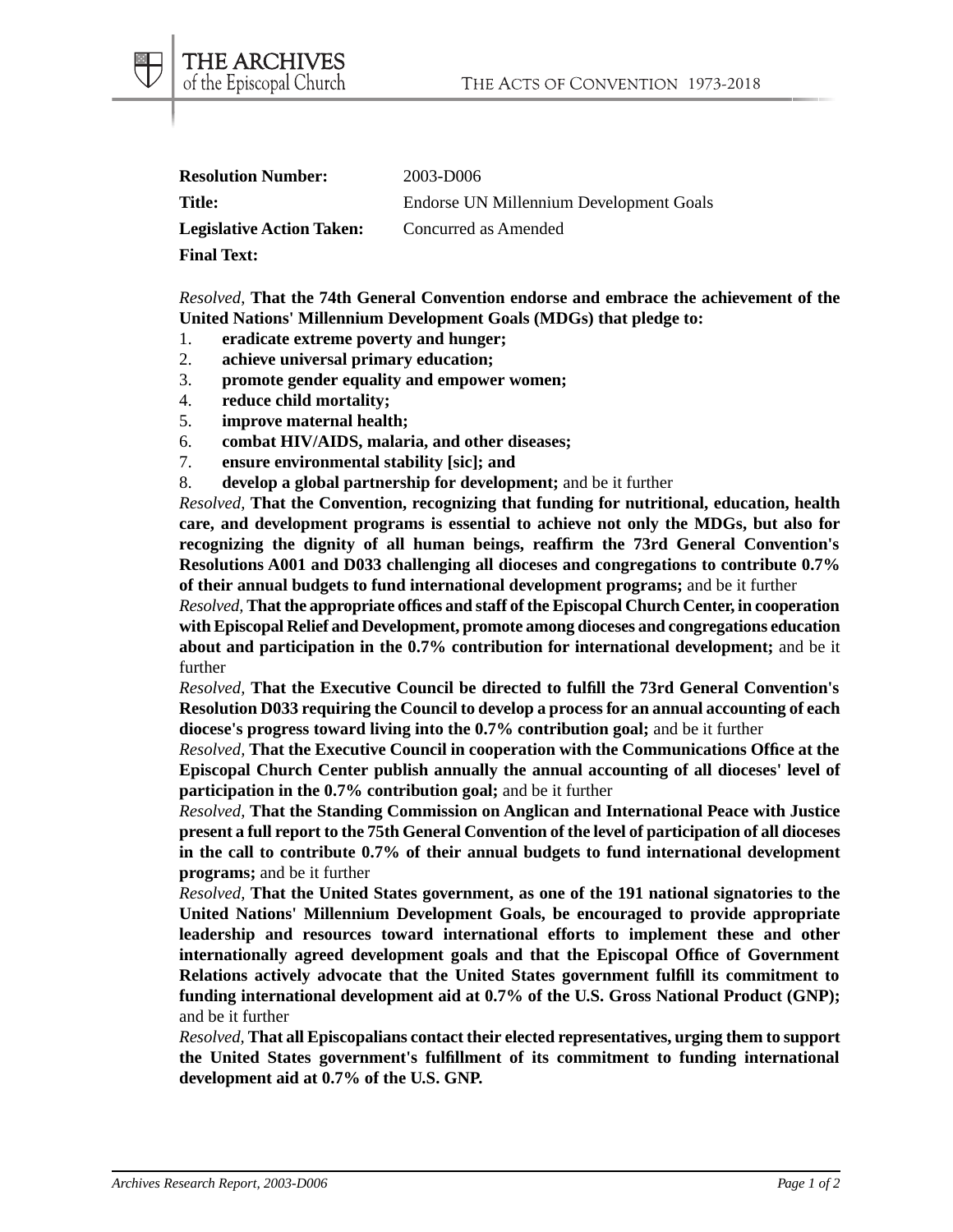**Citation:** General Convention, *Journal of the General Convention of...The Episcopal Church, Minneapolis, 2003* (New York: General Convention, 2004), p. 265f.